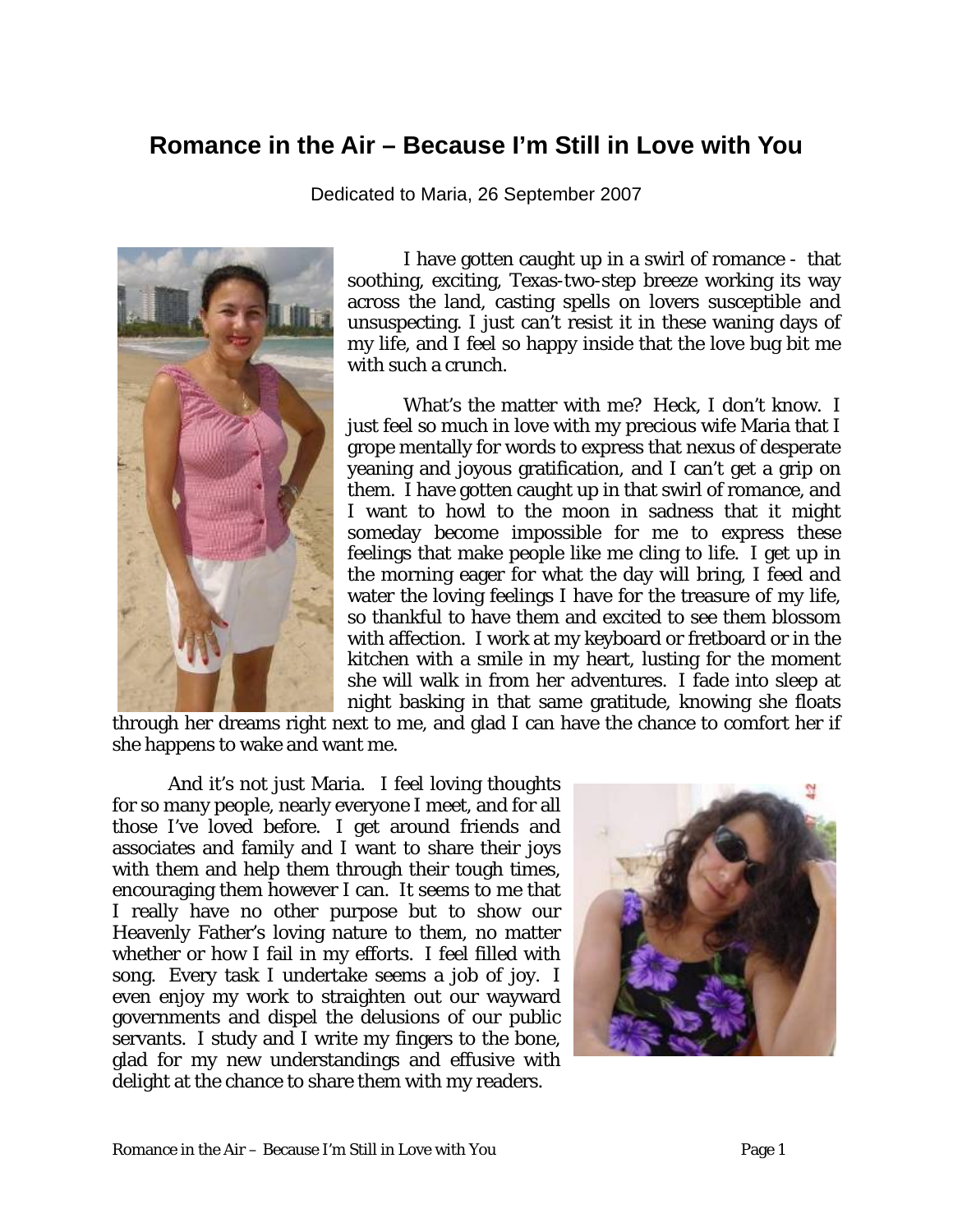Like Louis Armstrong sang - "What a wonderful world."

Our friends invited us over for karaoke, and even though I could barely catch my breath, I sang and loved every minute of it.

And right now as I write this I play the [Neil Young](http://en.wikipedia.org/wiki/Neil_Young) rendering of [Harvest Moon](http://www.youtube.com/watch?v=Bnbb9yoQzqc) with the speaker volume up.

This morning at 7:29 Maria and I shuffled a dance to it. She snickered because she thought my emotional mood a little strange. All I could do was to hold her close, sway to the beat, and tell her I love her. God, how much I love that little woman with her huge Heart of Gold, my treasure, my queen, my Island Princes, so full of life and goodness, my Tiny Tan Tornado.

Maybe if you feel in love you can do some swaying to that music too.

Last night I clicked into a [Neil Young film](http://en.wikipedia.org/wiki/Neil_Young:_Heart_of_Gold) on TV. I listened to it and thought about all the years that have gone by since I first heard his music back in the early 70's, and all the changes I've experienced since them. He started singing that haunting, soulful

melody, a love song that expressed the same emotion I have felt for the past 7 years. And it captured me all over again, as it did when I first heard it 15 years ago. Look at these lyrics... $\rightarrow$ 

I have tears of gladness in my eyes as I contemplate spending the rest of my days on this confused world with my precious Maria. We celebrate our 7th wedding anniversary on 8 October 2007. I do love her so. No happier man on earth gives thanks for such a legendary treasure of goodness as she. Oh, Maria, I *am* still in love with you.